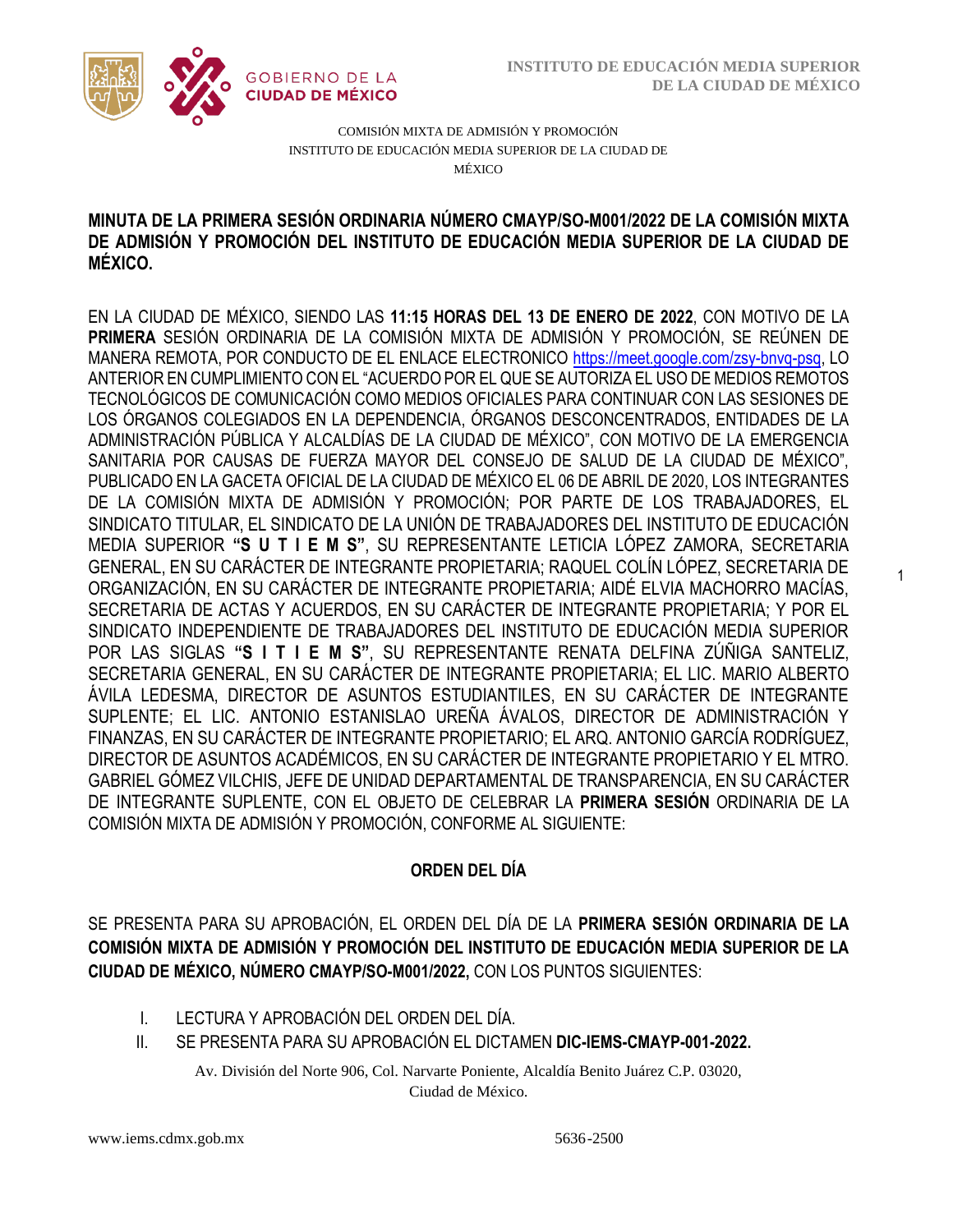

- III. SE PRESENTA PARA SU APROBACIÓN LA CONVOCATORIA DE LICENCIAS SIN GOCE DE SUELDO "CON-001-CMAYP-2022"
- IV. SE PRESENTA PARA SU APROBACIÓN LA CONVOCATORIA DE CAMBIOS DE TURNO Y/O PLANTEL "CON-002-CMAYP-2022"
- V. ASUNTOS GENERALES
- VI. SE PRESENTA PARA SU APROBACIÓN LA PROPUESTA DE FECHA PARA LA CELEBRACIÓN DE **SEGUNDA ORDINARIA** DE LA COMISIÓN MIXTA DE ADMISIÓN Y PROMOCIÓN.

# **M I N U T A**

**PRIMERO.** DE ACUERDO CON LA LISTA DE ASISTENCIA DE LOS INTEGRANTES DE LA COMISIÓN, EXISTE QUÓRUM LEGAL VÁLIDO PARA LLEVAR A CABO LA PRIMERA SESIÓN ORDINARIA DE LA COMISIÓN MIXTA DE ADMISIÓN Y PROMOCIÓN.

LAS PERSONAS INTEGRANTES DE LA COMISIÓN MIXTA DE ADMISIÓN Y PROMOCIÓN DEL INSTITUTO DE EDUCACIÓN MEDIA SUPERIOR DE LA CIUDAD DE MÉXICO APRUEBAN POR UNANIMIDAD, EL ORDEN DEL DÍA DE LA PRIMERA SESIÓN ORDINARIA CON LOS PUNTOS SIGUIENTES:

- I. LECTURA Y APROBACIÓN DEL ORDEN DEL DÍA.
- II. SE PRESENTA PARA SU APROBACIÓN EL DICTAMEN **DIC-IEMS-CMAYP-001-2022.**
- III. SE PRESENTA PARA SU APROBACIÓN LA CONVOCATORIA DE LICENCIAS SIN GOCE DE SUELDO "CON-001-CMAYP-2022"
- IV. SE PRESENTA PARA SU APROBACIÓN LA CONVOCATORIA DE CAMBIOS DE TURNO Y/O PLANTEL "CON-002-CMAYP-2022"
- V. ASUNTOS GENERALES
- VI. SE PRESENTA PARA SU APROBACIÓN LA PROPUESTA DE FECHA PARA LA CELEBRACIÓN DE **SEGUNDA ORDINARIA** DE LA COMISIÓN MIXTA DE ADMISIÓN Y PROMOCIÓN.

**SEGUNDO. -** LOS INTEGRANTES DE LA COMISIÓN MIXTA DE ADMISIÓN Y PROMOCIÓN TOMAN CONOCIMIENTO Y APRUEBAN EN TODAS Y CADA UNA DE SUS PARTES EL DICTAMEN **DIC-IEMS-CMAYP-001-2022** PARA TODOS LOS EFECTOS ADMINISTRATIVOS CORRESPONDIENTES.

**TERCERA.** – LOS INTEGRANTES DE LA COMISION MIXTA DE ADMISIÓN Y PROMOCIÓN ACUERDAN QUE LA DIRECCIÓN DE ASUNTOS ACADÉMICOS ENVIARÁ LA CONVOCATORIA "LICENCIAS SIN GOCE DE SUELDO", EL DÍA DE HOY A LAS REPRESENTACIONES DE AMBOS SINDICATOS, LA CUAL SE SESIONARÁ EN LA SEGUNDA REUNIÓN ORDINARIA.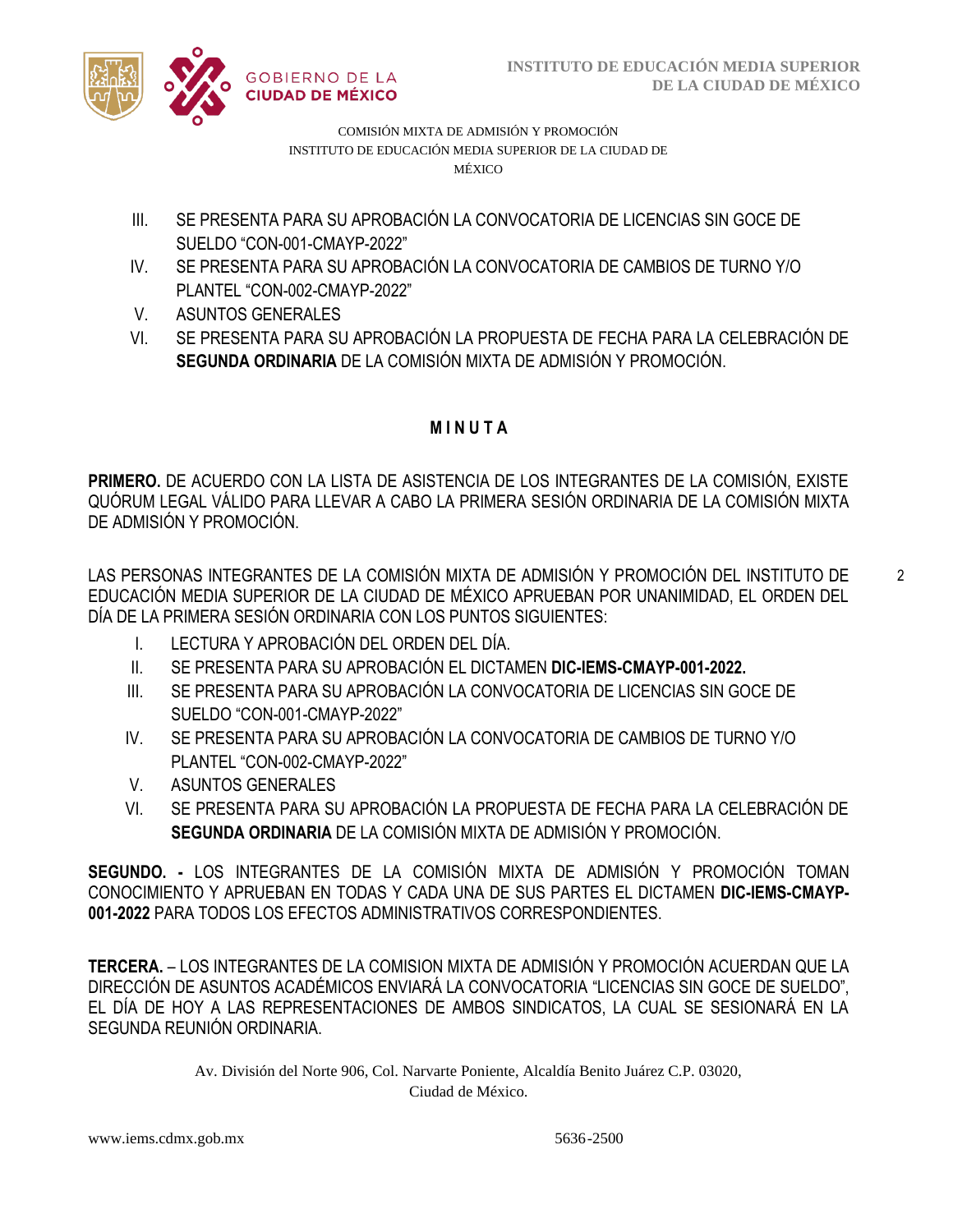

DIRECCIÓN DE ASUNTOS ACADÉMICOS ENVIARÁ LA CONVOCATORIA "CAMBIOS DE TURO Y/O PLANTEL",  SEGUNDA REUNIÓN ORDINARIA. **CUARTA. -** LOS INTEGRANTES DE LA COMISION MIXTA DE ADMISIÓN Y PROMOCIÓN ACUERDAN QUE LA EL DÍA DE HOY A LAS REPRESENTACIONES DE AMBOS SINDICATOS, LA CUAL SE SESIONARÁ EN LA

EN CUANTO A LA CONVOCATORIA DE CAMBIOS DE TURNO Y PLANTEL PARA PERSONAL ADMINISTRATIVO, LA DIRECCIÓN DE ADMINISTRACIÓN Y FINANZAS ACORDÓ ENVIAR LA PROPUESTA DE DOCUMENTO EN LA SEMANA PRÓXIMA, DE IGUAL FORMA A LAS REPRESENTACIONES SINDICALES.

**QUINTA. –** EL INSTITUTO DE EDUCACIÓN MEDIA SUPERIOR DE LA CIUDAD DE MEXICO A TRAVÉS DE SUS REPRESENTANTES EN ESTA COMISIÓN MANIFIESTAN SU DESACUERDO A CAMBIAR EL PROCEDIMIENTO DE SELECCIÓN DEL PERSONAL ACADÉMICO EL CUAL SE HA LLEVADO DE MANERA CONTINUA A LA FECHA. CABE MENCIONAR QUE NO SE CERRÓ LA SESIÓN DEL 16 DE DICIEMBRE DEL 2021 DE UNA FORMA REPENTINA, YA QUE NO HABÍA AVANCE NI PUNTOS DE ACUERDO, DESPUÉS DE HABER TRABAJADO DE FORMA CONTINUA EN LA COMISIÓN MIXTA ENTRE 10 A 12 HORAS.

SUTIEMS HACE UN EXTRAÑAMIENTO POR LA FINALIZACIÓN ABRUPTA DE LA SESIÓN DEL 16 DE DICIEMBRE DE 2021 POR PARTE DE LA PATRONAL Y LA PUBLICACIÓN DEL DICTAMEN DIC-IEMS-CMAYP-040-2021 SIN SU AVAL. REITERA QUE ESTA COMISIÓN DEBE APEGARSE A LO CONTENIDO EN EL ARTÍCULO 30 DE SU PROPIO REGLAMENTO QUE ESTABLECE QUE EL DISEÑO, LA APLICACIÓN Y CALIFICACIÓN DE LOS INSTRUMENTOS EN TODAS LAS ETAPAS SERÁN PARITARIOS POR LO QUE MANTIENE SU POSTURA DE QUE TANTO LA EVALUACIÓN DE LA CLASE MUESTRA COMO LA BATERÍA LABORAL DEBEN SER ACORDADOS PARITARIAMENTE POR ESTA COMISIÓN. SUTIEMS RECHAZA QUE SE PRETENDA EXCLUIR A LOS TRABAJADORES DE LO YA FIRMADO TANTO EN EL CONTRATO COLECTIVO, COMO EN SUS REGLAMENTOS. Y ESTAMOS EN ABSOLUTO DESACUERDO ANTE LA NEGATIVA DE LA PARTE INSTITUCIONAL DE COMPARTIR CON EL SINDICATO TITULAR LA RÚBRICA A UTILIZARSE EN LA SEGUNDA ETAPA DE LA CONVOCATORIA CON-CMAYP-012-2021.

**SEXTO. -** LOS ACUERDOS TOMADOS EN LA PRESENTE SESIÓN, SON VÁLIDOS Y SURTIRÁN SUS EFECTOS LEGALES Y JURÍDICOS EN TÉRMINOS DE LO DISPUESTO POR EL NUMERAL TERCERO, PÁRRAFO SÉPTIMO Y OCTAVO DEL "ACUERDO POR EL QUE SE AUTORIZA EL USO DE MEDIOS REMOTOS TECNOLÓGICOS DE COMUNICACIÓN COMO MEDIOS OFICIALES PARA CONTINUAR CON LAS SESIONES DE LOS ÓRGANOS COLEGIADOS EN LA DEPENDENCIA, ÓRGANOS DESCONCENTRADOS, ENTIDADES DE LA ADMINISTRACIÓN PÚBLICA Y ALCALDÍAS DE LA CIUDAD DE MÉXICO, CON MOTIVO DE LA EMERGENCIA SANITARIA POR CAUSAS DE FUERZA MAYOR DEL CONSEJO DE SALUD DE LA CIUDAD DE MÉXICO", PUBLICADO EN LA GACETA OFICIAL DE LA CIUDAD DE MÉXICO EL 06 DE ABRIL DE 2020.

**SÉPTIMO. -** LOS INTEGRANTES DE LA COMISIÓN EXPRESARON SU CONSENTIMIENTO, LA QUE SURTIRÁ EFECTOS LEGALES A PARTIR DE SU PUBLICACIÓN EN LA PÁGINA OFICIAL DEL INSTITUTO DE CONFORMIDAD CON EL NUMERAL SEXTO DE LA PRESENTE MINUTA, Y LAS FIRMAS AUTÓGRAFAS DE LOS QUE EN ELLA INTERVINIERON SE ASENTARÁN UNA VEZ TERMINADA LA EMERGENCIA SANITARIA.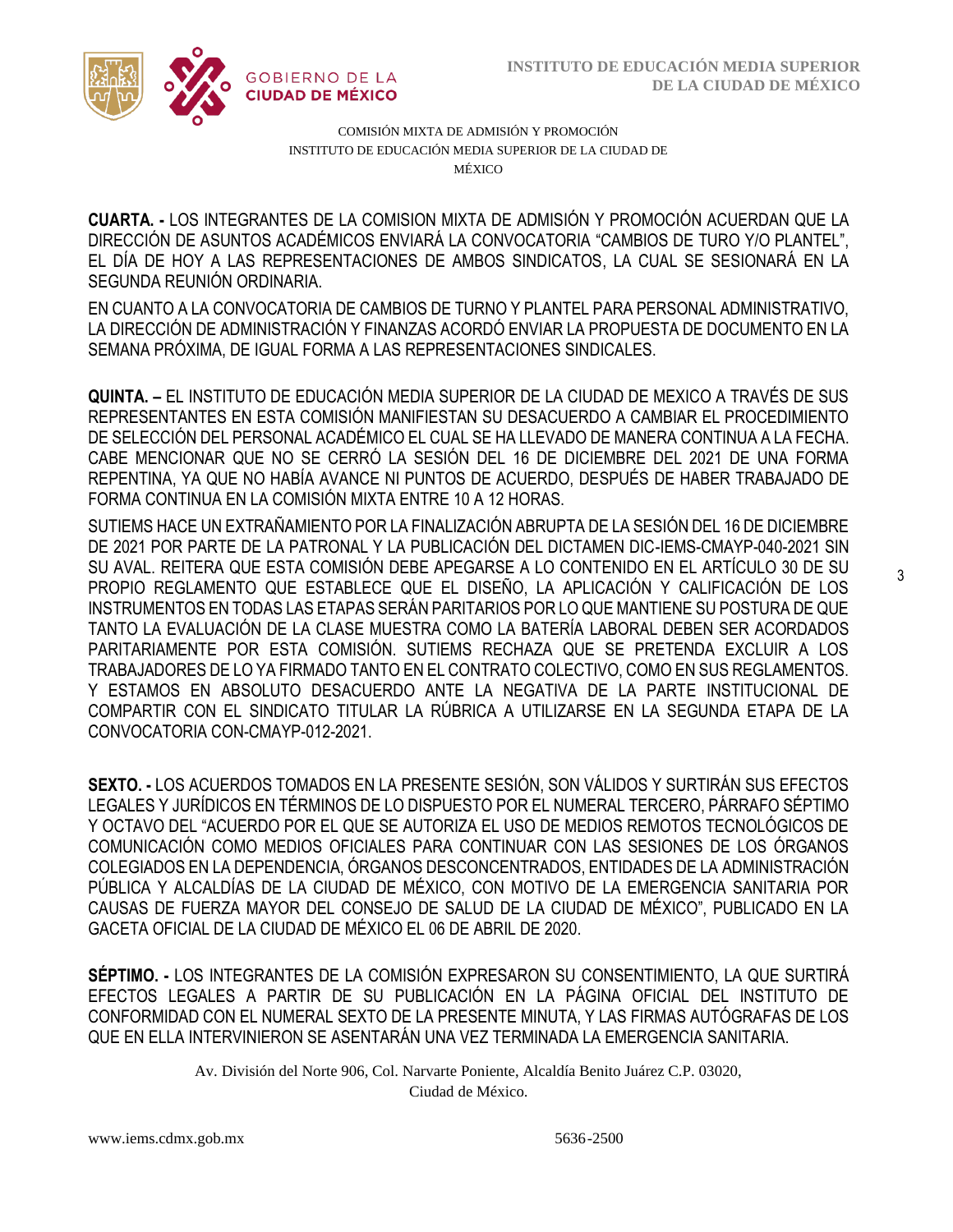

#### COMISIÓN MIXTA DE ADMISIÓN Y PROMOCIÓN INSTITUTO DE EDUCACIÓN MEDIA SUPERIOR DE LA CIUDAD DE MÉXICO

**ESTE DOCUMENTO SE FIRMA SIENDO LAS 15:37 HORAS DEL 13 DE ENERO DE 2022---------------------------------------------------------------------------------------------------------------------------------------------------------------------------------**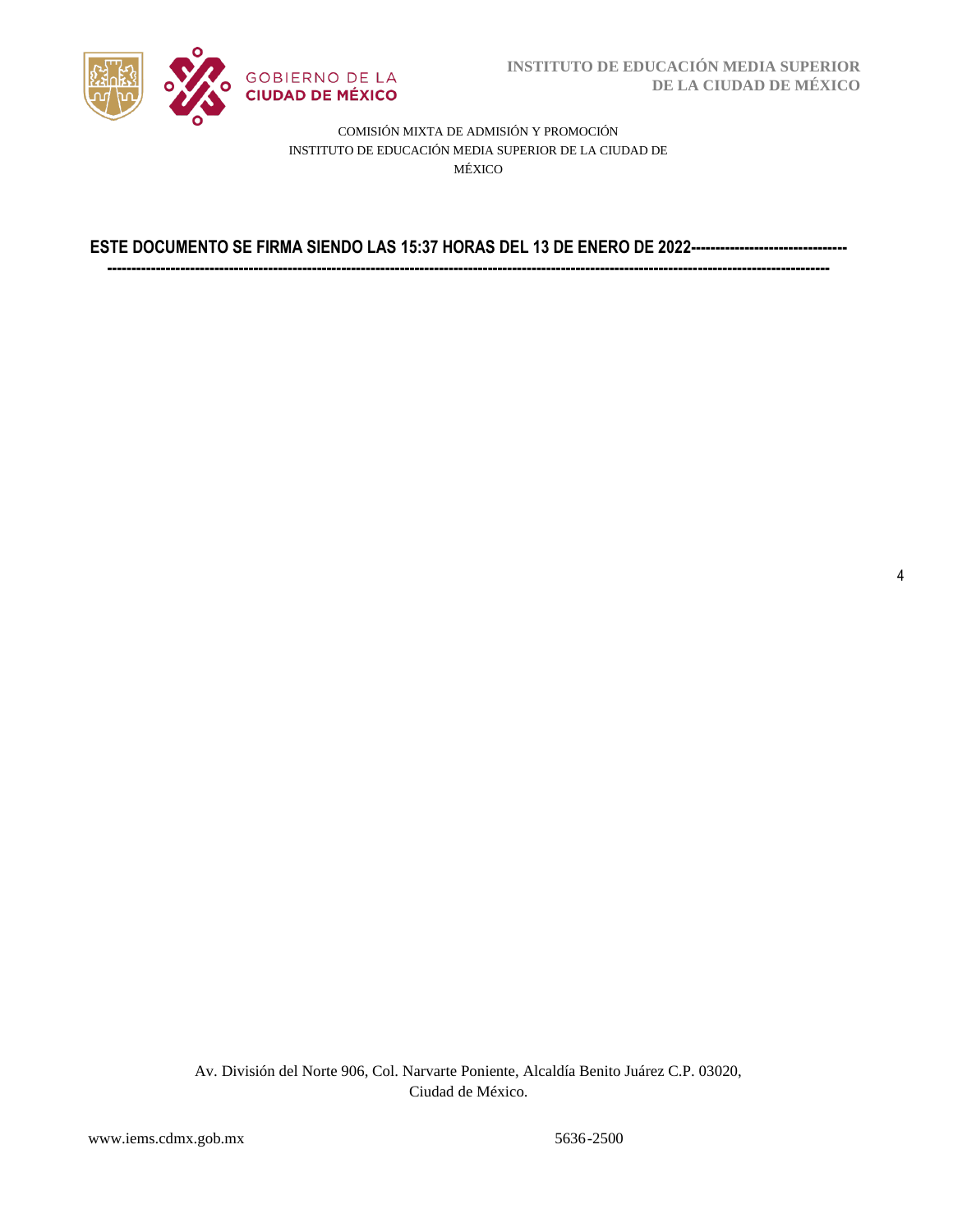

# POR PARTE DE LOS TRABAJADORES DEL IEMS **FIRMAN LAS PARTES**

# **LETICIA LÓPEZ ZAMORA RENATA DELFINA ZÚÑIGA SANTELIZ**

INTEGRANTE PROPIETARIA SECRETARIA GENERAL DEL SINDICATO DE LA UNIÓN DE TRABAJADORES DEL INSTITUTO DE EDUCACIÓN MEDIA SUPERIOR (SUTIEMS)

#### INTEGRANTE PROPIETARIA

SECRETARIA GENERAL DEL SINDICATO INDEPENDIENTE DE TRABAJADORES DEL INSTITUTO DE EDUCACIÓN MEDIA SUPERIOR (SITIEMS)

# **RAQUEL COLÍN LÓPEZ AIDÉ ELVIA MACHORRO MACÍAS**

INTEGRANTE PROPIETARIA

SECRETARIA DE ORGANIZACIÓN DEL SINDICATO DE LA UNIÓN DE TRABAJADORES DEL INSTITUTO DE EDUCACIÓN MEDIA SUPERIOR (SUTIEMS)

INTEGRANTE PROPIETARIA

SECRETARIA DE ACTAS Y ACUERDOS DEL SINDICATO DE LA UNIÓN DE TRABAJADORES DEL INSTITUTO DE EDUCACIÓN MEDIA SUPERIOR (SUTIEMS)